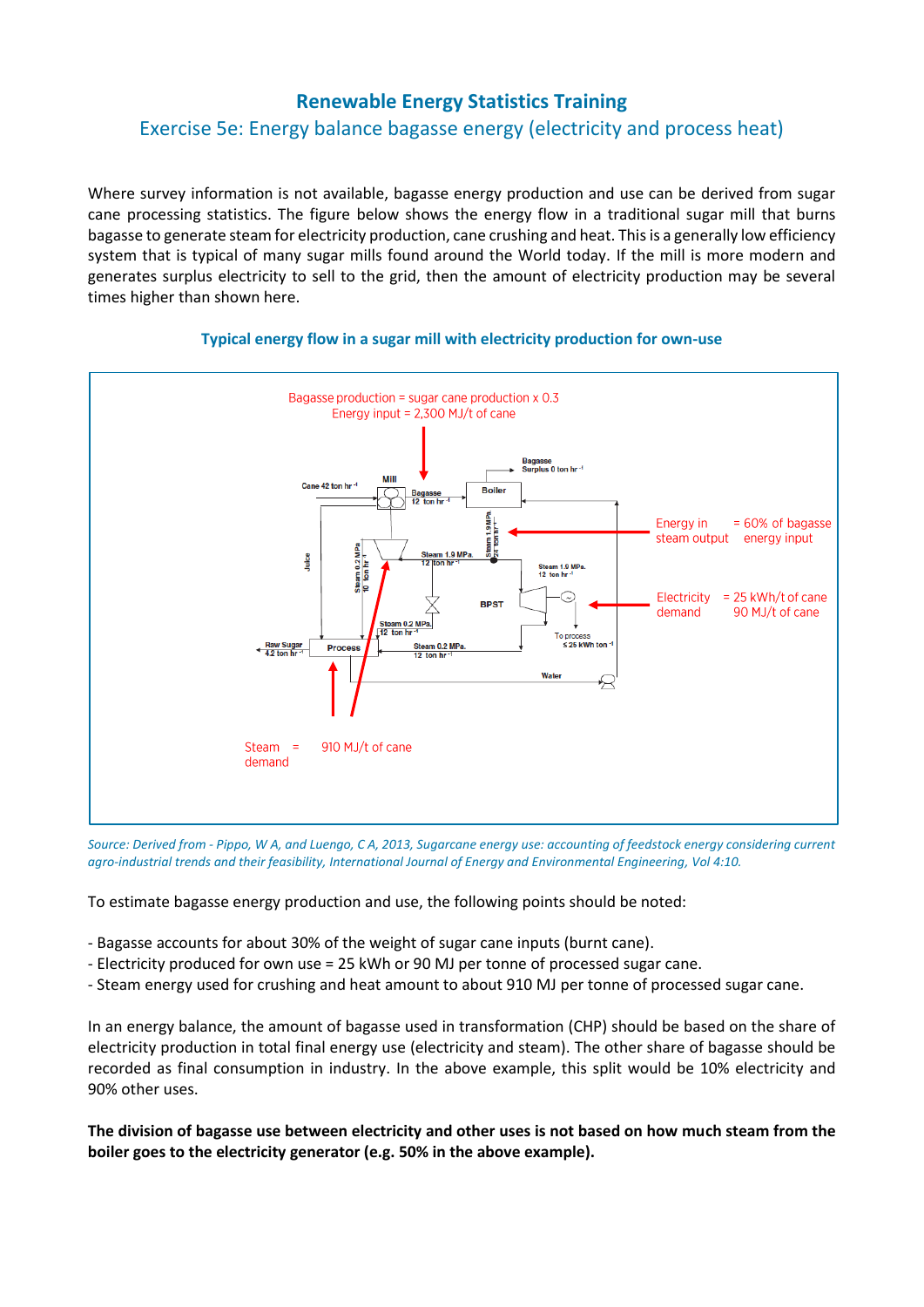### **Sugar cane production in 2014, as reported in FAOSTAT**

| <b>Country</b> | <b>Sugar cane (in tonnes)</b> |  |  |
|----------------|-------------------------------|--|--|
|                | <b>Production</b>             |  |  |
| Cambodia       | 624,380                       |  |  |
| China          | 126,153,469                   |  |  |
| Indonesia      | 28,600,000                    |  |  |
| Lao PDR        | 1,840,465                     |  |  |
| Malaysia       | 9,147                         |  |  |
| Myanmar        | 11,128,400                    |  |  |
| Philippines    | 32,464,000                    |  |  |
| Thailand       | 103,697,005                   |  |  |
| Viet Nam       | 19,822,851                    |  |  |

The table above shows the production of sugar cane in 2014, as reported by the Food and Agriculture Organisation (FAO – FAOSTAT). Use this data to estimate bagasse electricity production and complete the energy balance for bagasse in your country (or use your own data if available).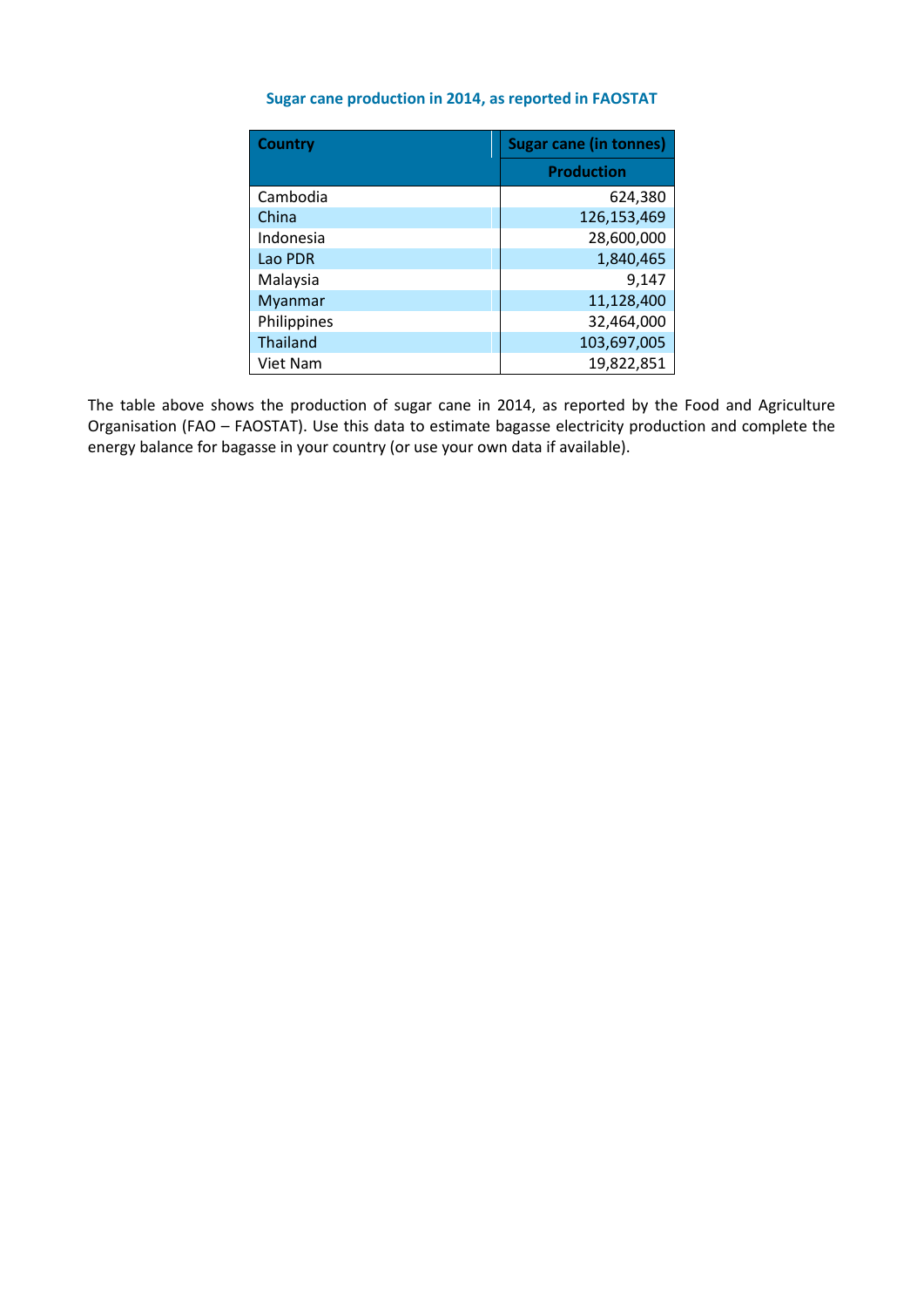## **Answer sheet:**

| <b>Supply and consumption</b>           | <b>Bagasse</b> |
|-----------------------------------------|----------------|
| 2014                                    | <b>Tonnes</b>  |
| Production<br>$(+)$                     |                |
| Imports<br>$^{(+)}$                     |                |
| Exports<br>$(-)$                        |                |
| <b>Stock changes</b><br>$^{(+)}$        |                |
| <b>International Bunkers</b><br>$(-)$   |                |
| <b>Domestic supply</b><br>$(=)$         |                |
| <b>Transfers</b>                        |                |
| <b>Statistical Differences</b>          |                |
| Power plants                            |                |
| CHP plants                              |                |
| Commercial heat plants                  |                |
| Charcoal production                     |                |
| Biomass pellet and briquette production |                |
| Other transformation                    |                |
| Energy sector and own use               |                |
| <b>Distribution losses</b>              |                |
| <b>Total final consumption</b>          |                |
| Industry sector                         |                |
| Transport sector                        |                |
| of which road transport                 |                |
| Commercial and public services          |                |
| Residential                             |                |
| of which traditional uses               |                |
| Other                                   |                |
| Net calorific value (MJ/t)              | 7,720          |

**Electricity** Production **Statistical Differences** (in MWh)